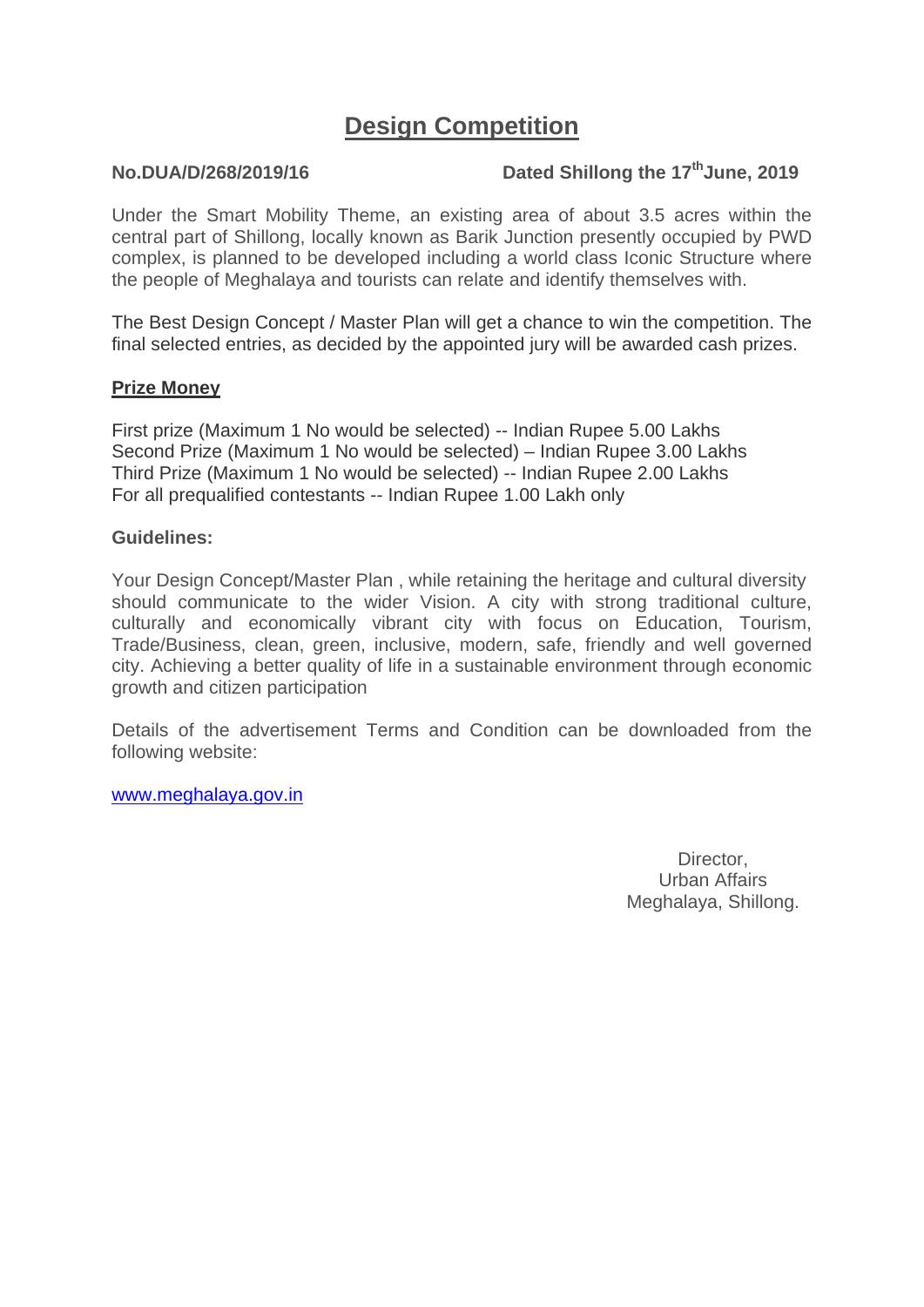**Design Competition Selection Of Best Concept / Master Plan Proposal for the Construction of Iconic Structure at Barik Point (PWD Complex), Shillong, Meghalaya.** 

**Project Name:** National Competition for Design of a **WORLD CLASS LANDMARK - -** wherein the people of Meghalaya and tourists can relate and identify themselves with -- for the city of Shillong.

**Introduction:** Shillong – known as Scotland of the East – is the most important city of North-East India and is culturally and economically vibrant city and holds an important place in the history of modern India.

Shillong is being developed into a smart city with the objective "to transform Shillong into a cultural and economic hub in Meghalaya with a focus on tourism and culture and to make it a livable, clean, green, inclusive, modern, safe and citizen friendly and well governed city

As part of the Smart City Project, it is planned to develop a world class landmark - wherein the people of Meghalaya and tourists can relate and identify themselves with.

**Authority:** Department of Urban Affairs, Shillong, Government of Meghalaya and M/s Shillong Smart City Ltd

**Project location:** The proposed site is located in the central part of Shillong at a location locally called as Barik Point. The land area is about 3.50 acres. The location for the proposed land mark is given in Figure 1.0

#### **Purpose of Competition**

The purpose of the competition is to identify and select a concept plan / Master plan that is world class, sustainable and environmentally friendly.

#### **Design Scope:**

1) The design area is about 3.5 acres. The specific location of the landmark shall be proposed by the contestants. The design proposal should aim to provide a smart structure with smart services, parking, with an open cultural space for the public  $$ spaces catering especially to youth development such as exhibition areas, multipurpose halls, amphitheatre and green elevated corridors/links may be developed to other areas of interest in the vicinity of the site. Innovative design and construction techniques to address local urban issues while reflecting a regional identity should be a major consideration.

2) The Shillong Municipal area is about 10.00 sq. km whereas the Greater Shillong planning area is 174 sq. km. Overall consideration is to be given to the spatial relationship between the landmark, existing and planned development plans as well as master plan of Shillong, existing and planned spatial as well as infrastructure network of the city, take into consideration planning suggestions put forward by various stake holders.

Contd Page -2-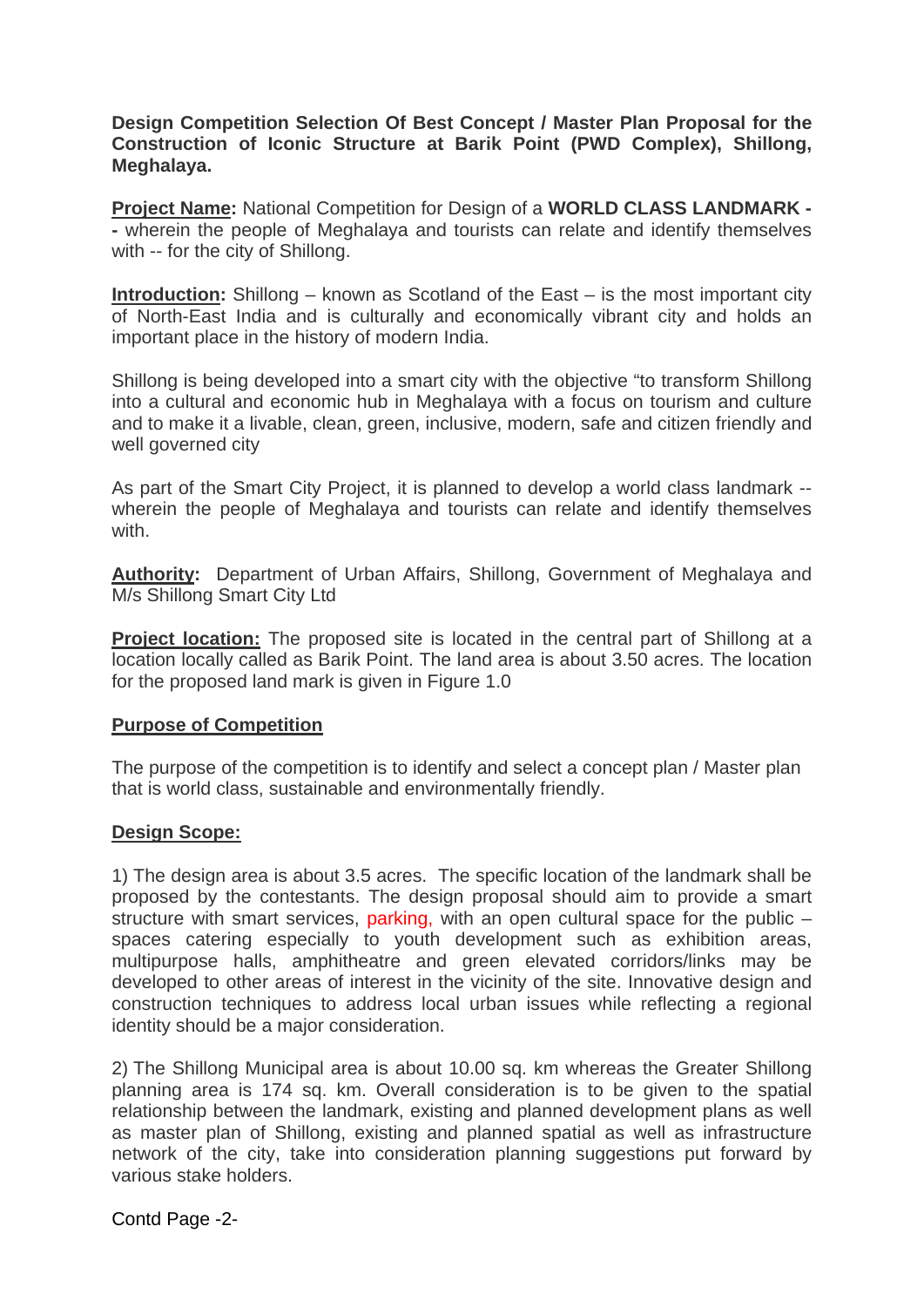

**Contd Page -3** 

 $-2-$